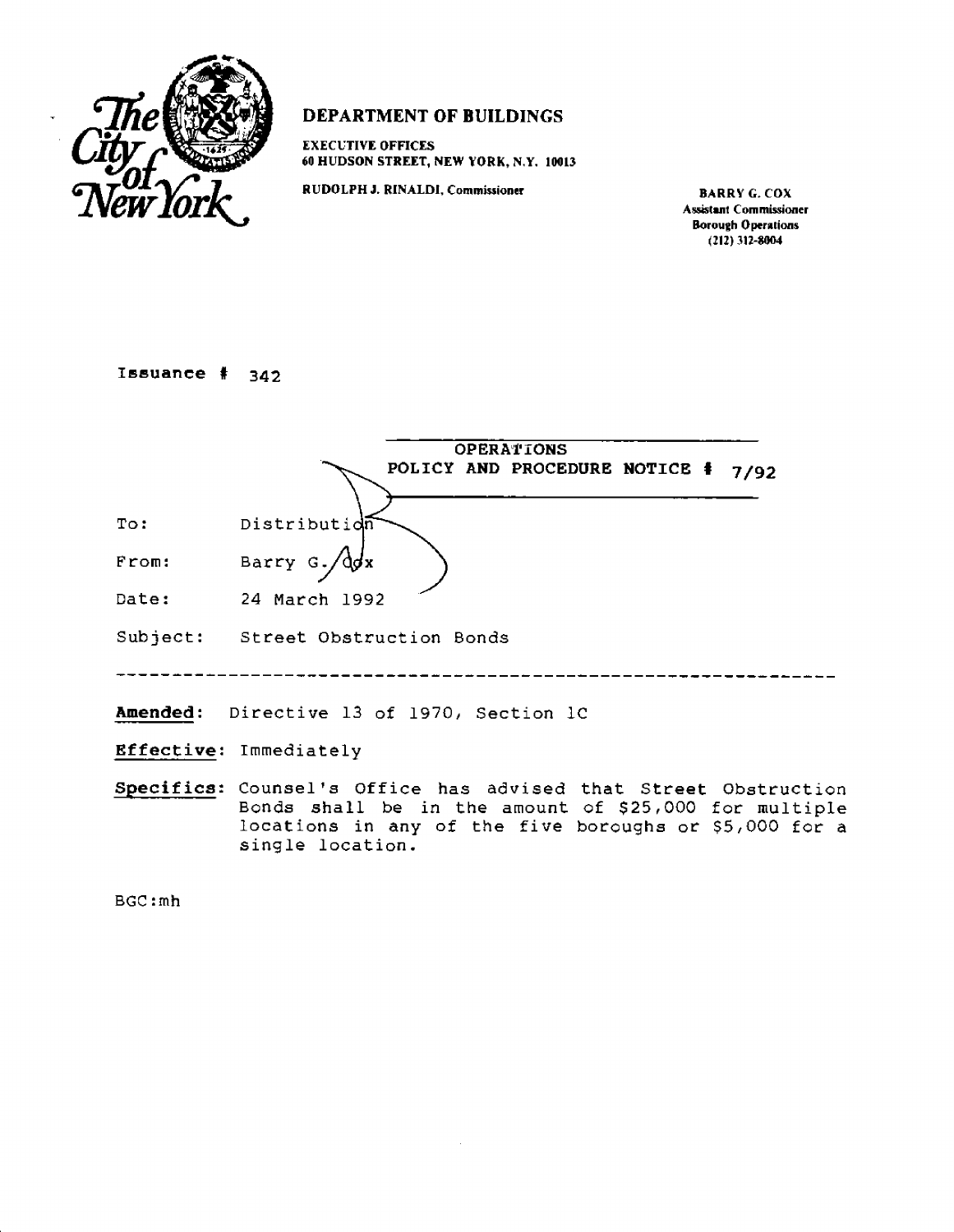The City of New York<br>HOUSING AND DEVELOPMENT ADMINISTRATION Department of Buildings

#### DIRECTIVE NO. 13 OF 1970

TO: Borough Superintendents

DATE: NARCH 31,1970

Bull

FROM: Acting Pirector of Operations, Jeremiah T. Walsh, P.E.

SUEJECT: Relayed Agency Division - Department of Highways SIGG TEXTER Curb Construction

Refer to: A Guide for the Industry for Plan Examination and Certificates of Occupancy - Department of Highways - Page 34.

The Provisions of the Guide are hereby amended to include the following changes and additions. The memorandum issued December 17, 1969,

### 2. Public liability Insurance

Prior to the issuance of a permit to build based on a Building Department approved application, where such application contains - sidewalk and curb construction, a Public Liability Insurance Policy or a Certificate of Insurance must be filed at the Plan Desk of the Department of Buildings Porough Office for such sidewalk and curb construction. A Contractor's Insurance card index file shall be maintained by the Plan Desk. A notation of such insurance shall be maintained by personnel of the Plan Desk on Permit form 20. They They shall make available such information upon request by the Department of Highways for work which is solely under their jurisdiction.

The Public Liability Insurance Policy or the Certificate of Insurance shall include the following minimum requirements:

- a. Name The City of New York and Department of Buildings as principal or insured.
- b. Provide for \$25,000 and \$50,000 bodily injury and \$5,000 property damage insurance.
- c. State that in the event of expiration or cancellation of any such policy, the company will give to the Department of Buildings at least twenty days written notice prior to expiration or cancellation.
- d. The policy or certificate should indicate that the coverage is broad enough to cover all operations adjacent to the work site or premises, including roadways and sidewalks providing access to the work site or premises.

e. A separate policy or certificate need not be filed for each location, provided such coverage is in force for all operations in the entire borough, city or state.

 $-27C$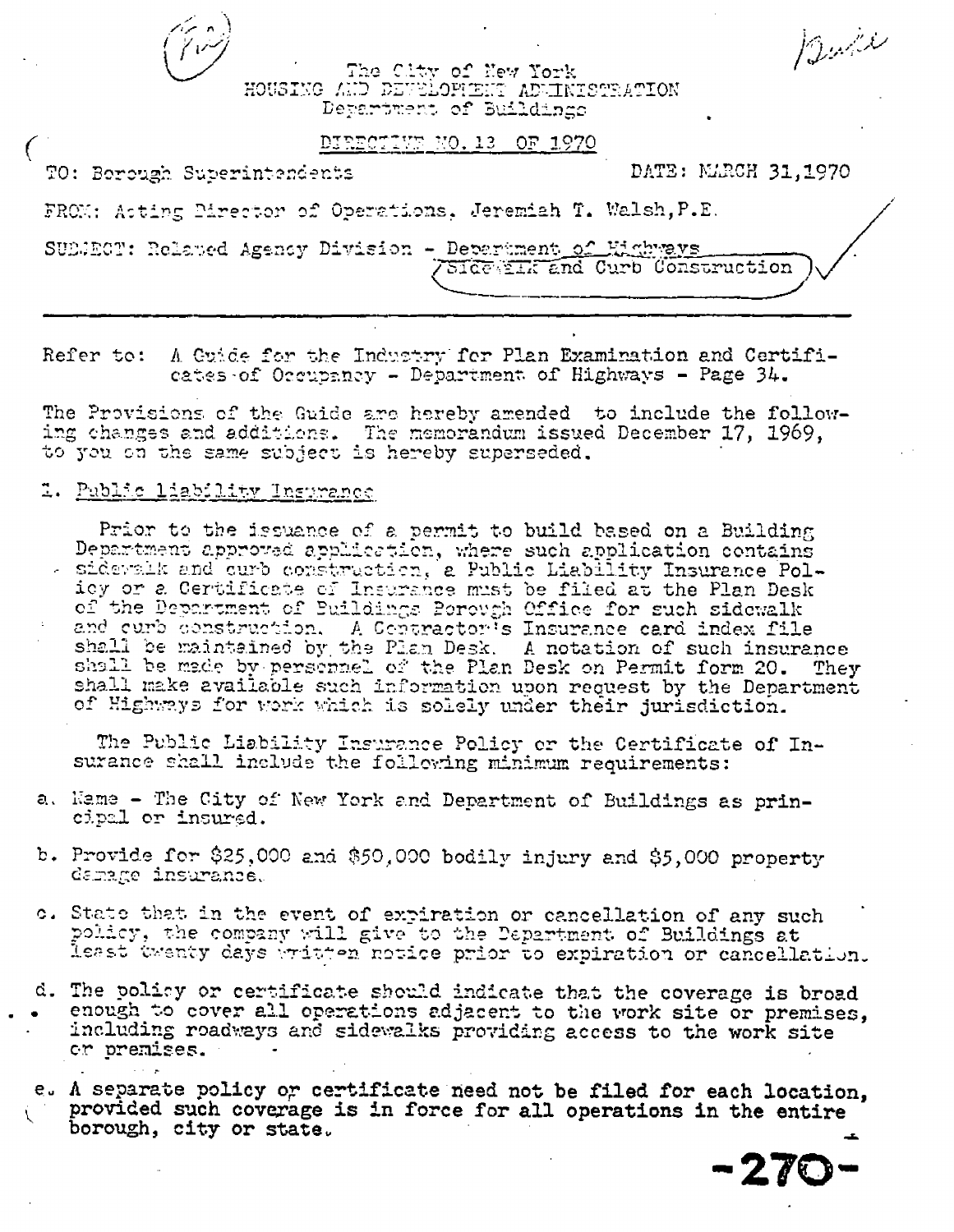**If it is so desired, the Public Liability Insurance Policy, in Addition to the City of New York and the Department of Buildings,**  Ay include the Department of Highways as principal or insured. **However. all the minimum requirements noted above must be included particularly the notice prior to cancellation,** 

### **street Obstructiop, Bond**

ļ

**To 'insure the City of New York for possible damage to pavements,**  curbs and sidewalks, a Street Obstruction Bond will be required. The **bond shall be** t**he same type and in the same amount as now required by the Department of Buildings and shall be retained at**  the Cashier's Office.

## **.3. tow.s Comoeplation Law and Disability Benefits Insurance**

Proof of compliance with the New York State Workmen's Compensa**tion Law and the New York State Disability Benefits Law presently required to be filed at the Plan Desk when obtaining a permit to build will suffice when such permit to build includes sidewalk and. curb construction.** 

## $4$ , Performance Bond for the Restoration of Pavement and the Installa**tion 2.-ci6;:;alk** *And* **Curb**

**The Department of** Buildings may, where there is **difficulty in eompletica of the restoration** of the **pavement and the installation**  f **the sidewalk and curb, accept** the **Ming of a performance bond at the Cashier's Office. The** bond must **be in such form and amount as prescribed by the Department of Buildings to cover the full cost of the work and be for a period of time not to exceed six months.** 

### 5. Plan Examination and Inspection of Sidewalk and Curb Construction

When plans filed with a new or altered building application indicate new sidewalk and curb construction, the plan examiner shall alert the Plan Desk Clerk by indicating "Sidewalk and Curb" immediately above his signature on Statement "A" and noting same on **the face of the application** folder followed by the date and his initials.

Cores sii,.11 **be required** for all sidewalks in excess of 100 lineal feet. One core shall be required for each five hundred square feet of sidewalk or fraction thereof. A minimum of 2 cores is recuired. Core evalustion reports by an approved laboratory must be filed with *the* **Department of Buildings applications.** 

**In the case of a one or two family dwelling on a corner lot and/or where the length of the sidewalks is less than** 100 lineal feet, the **cores may be waived provided that an affidavit** of a Professional Engineer or Registered Architect who supervised the construction, <sup>t</sup> bertifies on ,an amendment form filed with **the Building** Department application **that the work** conforms with the Department of **Highways specifications.** 

**••271••**